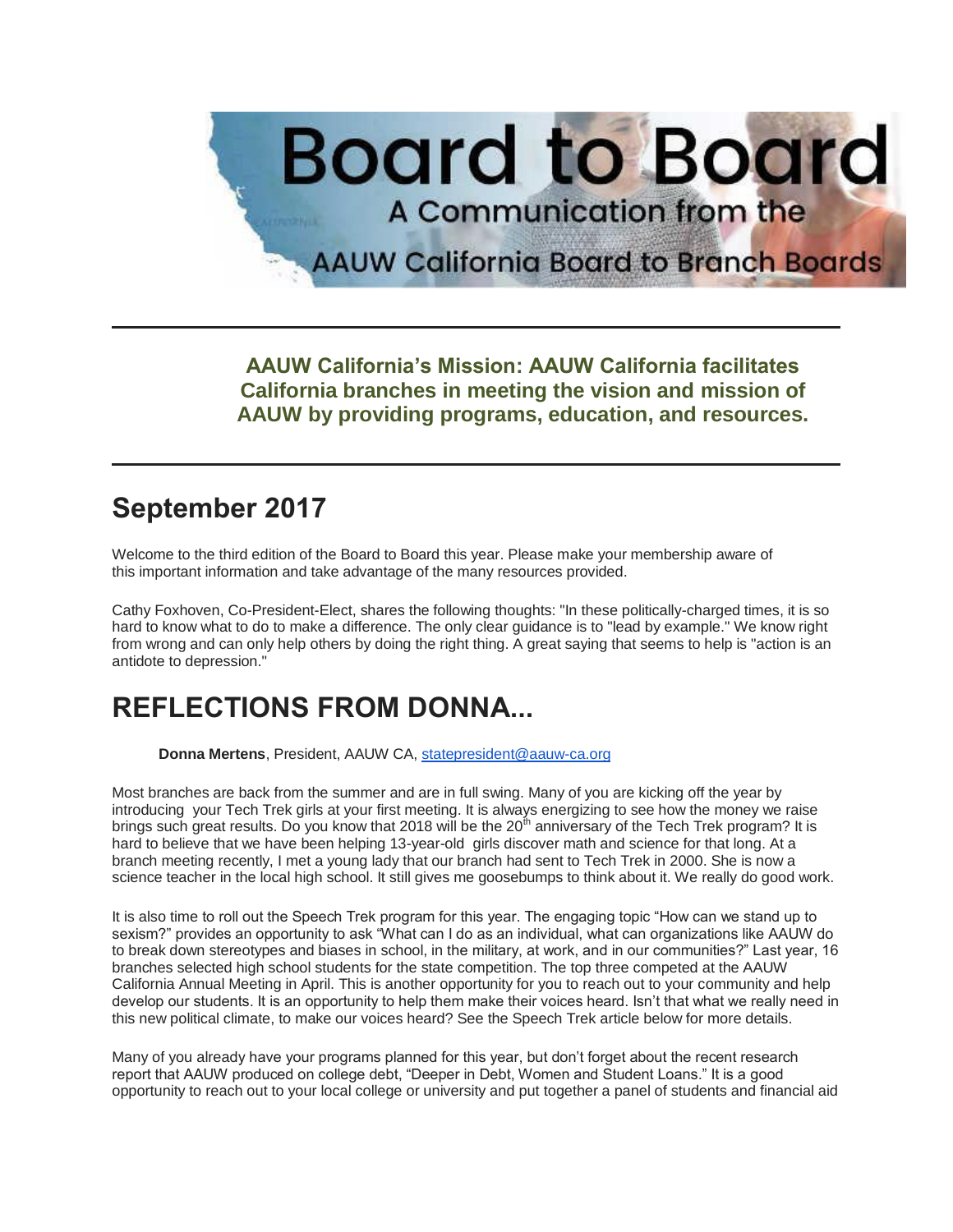professionals to address this issue. It is another way to shed light on the pay equity issue and how it affects the women in our society.

I look forward to reading your newsletters for the new year. I always enjoy hearing about what you are doing. We are working together to make AAUW more visible in our communities and advancing equity for women and girls. Have a great year.

#### **MEMBERSHIP**

**Deanna Arthur** and **Kathy Andreini**, Membership Chairs, [membership@aauw-ca.org](mailto:membership@aauw-ca.org)

Deanna Arthur and Kathy Andreini are so happy to be your co-chairs for Membership this year. While Kathy will be your primary contact if you are in the North and Deanna will be your contact if you are in the South we've made it easy for you to contact us as we share the [membership@aauw-ca.org](mailto:membership@aauw-ca.org) email. We both look forward to working with all the branches and the entire membership team is making the effort to visit/communicate with the branches.

If you have had a successful event in the late summer or fall that increased membership we would like to hear about it. Send the details to [membership@aauw-ca.org.](mailto:membership@aauw-ca.org) Remember [Shape the Future](https://bor.aauw-ca.org/sendy/l/YlrJ763AeyF892b51vFm0EptRw/Y10w7lTt892tHZYP9BT6iErg/rkDX1dP6pVSJ8TJLBYcXPA) is a great way to recruit new members. When your branch features your Tech Trek campers, be sure to encourage members to invite prospective members. They'll hear about an inspiring AAUW project and receive a discount on dues if they join at the meeting.

### **FINANCE**

**Pat Ferrer**, AAUW California Chief Financial Officer, [cfo@aauw-ca.org](mailto:cfo@aauw-ca.org)

#### **Welcome new Branch Chief Financial Officers/Treasurers**

Federal and State Income Tax Filing: Please verify with your predecessor if these forms were already filed. If not, you will need to take action to submit these forms for your branch. Failure to submit your tax filing to the IRS 3 years in a row results in a branch losing its non-profit status. YOU DO NOT WANT TO GO THROUGH THE PROCESS TO REINSTATE THIS STATUS.

Federal and State income tax filings are due 11/15/2017 (unless your branch's fiscal year is something other than 06/30.) [Deadlines and links](https://bor.aauw-ca.org/sendy/l/YlrJ763AeyF892b51vFm0EptRw/a7oQ892477638925L9763sJPqwKdyA/rkDX1dP6pVSJ8TJLBYcXPA) to all of these forms may be found on the website.

- If your branch or IBC gross income is \$50,000 or less, you can either opt in with National through the Member Services Database at **[aauw.org](http://aauw.org/)** (if your branch or IBC is NOT a 501(c)3) or just complete the online ONLY "postcard" IRS 990N form.
- To reduce fraudulent submissions, you will need to create an account with the IRS—this is new, so old branch logins will NOT work—just follow the instructions.
- While you can opt-in for National to file your Federal income tax return, it CANNOT, nor can AAUW California, file your State of California Franchise Tax Board (FTB) submission Form 199, 199 EZ or 199 N for you.
- If your branch has income less than \$50,000, you can complete the online ONLY postcard form with the FTB too.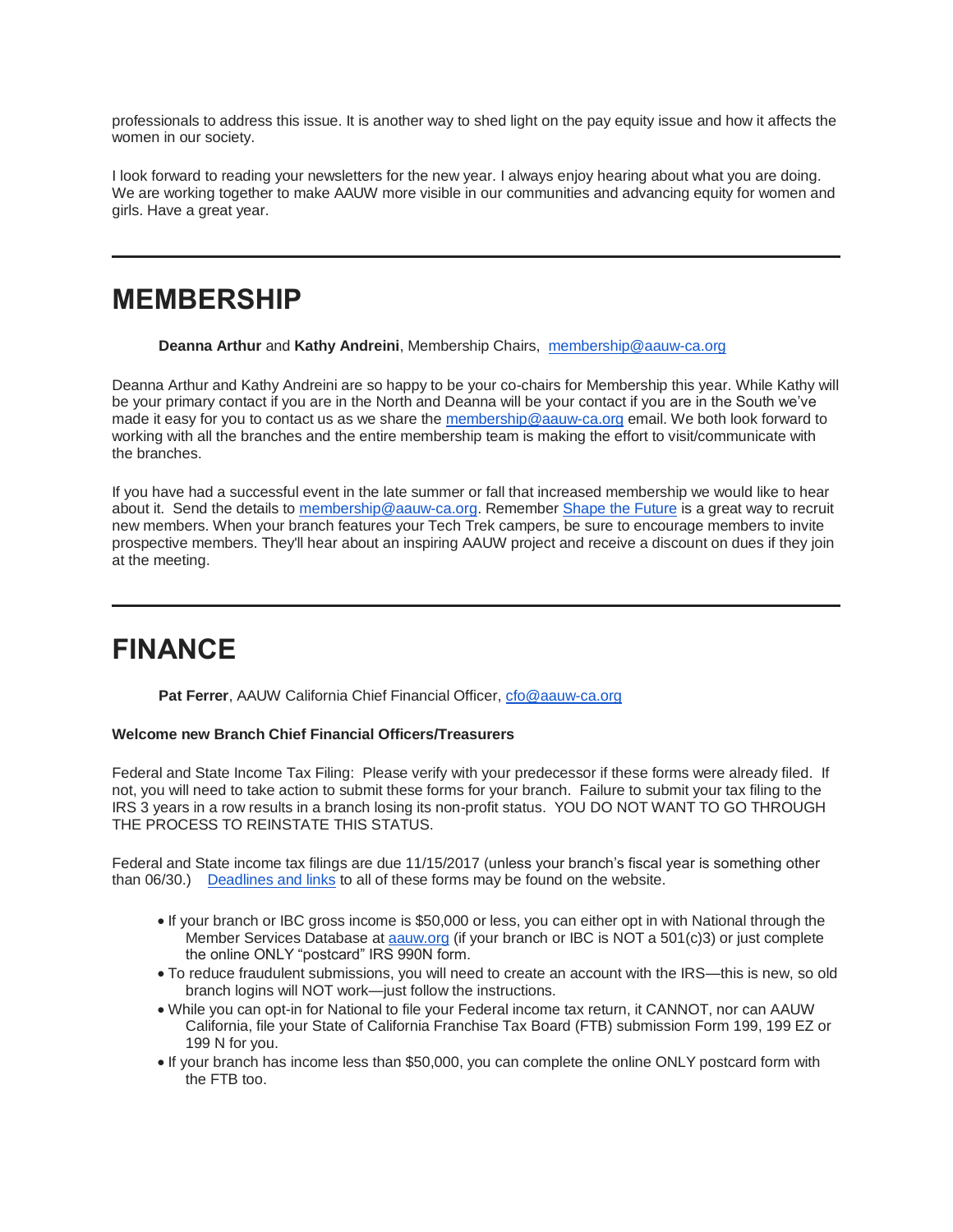If your branch has greater than \$50,000 income, a 990 EZ or 990 must be filed with the IRS and a 199 EZ or 199 must also be filed with the California Franchise Tax Board.

#### **Funds Assessment & Liability Insurance (FA&LI) invoices are heading your way!**

Please take note of the following:

- Invoices will be emailed to the Finance Officer(s) listed in the state directory by September 15th.
- The FA&LI invoices will come from email address: AAUW California
- We use Quickbooks for generating invoices. Therefore, though it's still the AAUW California Office sending them to you, the email address will appear as above. Check your spam folder if you haven't received your FA&LI invoice by September 15th.

The due date is 45 days from the date prepared. AAUW California has already paid the insurance cost in full so prompt reimbursement of your branch's fair share or additional insurance coverage is requested. Each branch is also required to make a contribution to the AAUW Fund based on its membership.

An explanation of how these assessments are made and an insurance FAQ may be found [here.](https://bor.aauw-ca.org/sendy/l/YlrJ763AeyF892b51vFm0EptRw/4OOdQwo3E0XRhgtowY5CWA/rkDX1dP6pVSJ8TJLBYcXPA)

If you need more information or have any questions, contact [office@aauw-ca.org](mailto:office@aauw-ca.org) or [\(916\) 448-7795](tel:(916)%20448-7795) during office hours or [cfo@aauw-ca.org](mailto:cfo@aauw-ca.org) any time.

### **FINANCIAL LITERACY**

**Jan Cook**, Financial Literacy, [jcrumble@aol.com](mailto:jcrumble@aol.com)

Financial Literacy is defined as the ability of an individual to make appropriate decisions in managing personal finances.

AAUW California supports the following two programs for [Financial Literacy:](https://bor.aauw-ca.org/sendy/l/YlrJ763AeyF892b51vFm0EptRw/iScoNYXle4PC0MBlijh763cg/rkDX1dP6pVSJ8TJLBYcXPA) [Money Trek](https://bor.aauw-ca.org/sendy/l/YlrJ763AeyF892b51vFm0EptRw/g892lopyJxXN9W2N2T00mh2w/rkDX1dP6pVSJ8TJLBYcXPA) and [Financial Literacy](https://bor.aauw-ca.org/sendy/l/YlrJ763AeyF892b51vFm0EptRw/9MSWcVsyH6ynsuuekSvgLg/rkDX1dP6pVSJ8TJLBYcXPA)  [Is Personal](https://bor.aauw-ca.org/sendy/l/YlrJ763AeyF892b51vFm0EptRw/9MSWcVsyH6ynsuuekSvgLg/rkDX1dP6pVSJ8TJLBYcXPA) (FLIP). A whole new world opens up to you with valuable information in the [Financial Literacy](https://bor.aauw-ca.org/sendy/l/YlrJ763AeyF892b51vFm0EptRw/iScoNYXle4PC0MBlijh763cg/rkDX1dP6pVSJ8TJLBYcXPA)  [section](https://bor.aauw-ca.org/sendy/l/YlrJ763AeyF892b51vFm0EptRw/iScoNYXle4PC0MBlijh763cg/rkDX1dP6pVSJ8TJLBYcXPA) of the AAUW -California website. Have a good time exploring the many opportunities for gaining knowledge. Enjoy the journey.

[Money Trek](https://bor.aauw-ca.org/sendy/l/YlrJ763AeyF892b51vFm0EptRw/g892lopyJxXN9W2N2T00mh2w/rkDX1dP6pVSJ8TJLBYcXPA) consists of six-module PowerPoint presentations, accompanied by handouts and workbooks, which include examples and exercises. Students will be provided with a list of additional resources and material.

Use the Modules as they fit the audience: Modules 1 & 2 contain basic skills; Modules 3 & 4 contain credit and debit issues and borrowing; Modules 5 & 6 contain saving and investing. By breaking down these modules you can use them any way that fits your need.

The goal of ["Financial Literacy Is Personal" \(FLIP\)](https://bor.aauw-ca.org/sendy/l/YlrJ763AeyF892b51vFm0EptRw/9MSWcVsyH6ynsuuekSvgLg/rkDX1dP6pVSJ8TJLBYcXPA) is to provide AAUW California branches with the information and tools required to implement financial literacy programs within the individual branches and as a community program. The purpose of FLIP is to equip girls 10 to 16 years of age with fundamental personal finance skills, through education, training and hands-on experience for economic success in life. A PowerPoint presentation is available, as well as resource materials.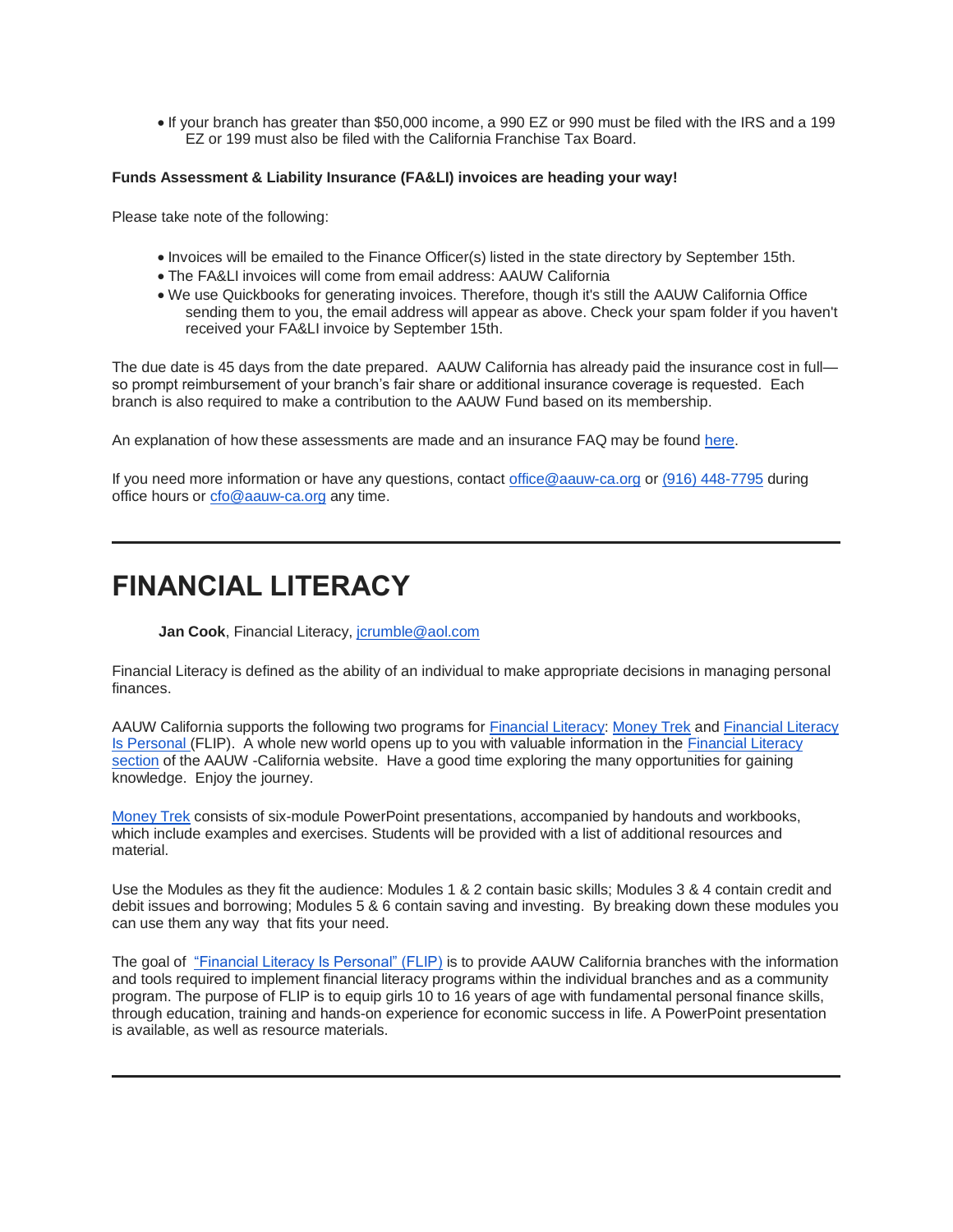## **PUBLIC POLICY**

**Charmen Goehring** and **Nancy Mahr**, Directors, Public Policy Co-Chairs, [publicpolicy@aauw-ca.org](mailto:publicpolicy@aauw-ca.org)

Your AAUW California Public Policy committee has already been at work planning for the upcoming year and looking at how we can best support branches while getting AAUW CA's policy message out. We revised our strategic plan, identified areas to concentrate on and met with our legislative advocate regarding the legislation we are tracking. Each committee member will serve as a liaison to at least 1-2 IBCs this year- disseminating information and tools for branches and gathering data as needed. Your liaison will contact you soon. We hope to increase communications regarding public policy, as well as provide branches with tools to engage members in our advocacy work. Please feel free to contact either of the committee chairs or your liaison with any questions, concerns or ideas.

### **AAUW FUND**

**Sharon Westafer**, Director, AAUW Fund Committee Chair, [aauwfund@aauw-ca.org](mailto:aauwfund@aauw-ca.org)

You won't want to miss the AAUW Fund luncheons! Join our most recent Fellowship and Grant Recipients for an inspiring glimpse into their research. Each luncheon provides an opportunity to meet six to eight recipients who will give a brief overview of their studies or projects and highlight what the support they received from AAUW means to them.

After the event, you may want to engage a recipient as a speaker for your branch!

The reservation deadlines will be here before you know it. The luncheons will be held October 15 in Seal Beach, October 28 in South San Francisco, and October 29 in Danville. More details and the [registration](https://bor.aauw-ca.org/sendy/l/YlrJ763AeyF892b51vFm0EptRw/TumxYoOG892f763Q3O5z16H6Yg/rkDX1dP6pVSJ8TJLBYcXPA)  [form](https://bor.aauw-ca.org/sendy/l/YlrJ763AeyF892b51vFm0EptRw/TumxYoOG892f763Q3O5z16H6Yg/rkDX1dP6pVSJ8TJLBYcXPA) can be found on the homepage of the website. Please share this information with your branch members.

As you begin or complete your fundraising activities for this year, keep in mind that AAUW policy states that fundraising should not be done for other organizations and donations should not be given to other organizations. Consult AAUW National [Fundraising Policies](https://bor.aauw-ca.org/sendy/l/YlrJ763AeyF892b51vFm0EptRw/wbM7EPVyog6iTpxoS5XSzw/rkDX1dP6pVSJ8TJLBYcXPA) and the [AAUW Fundraising Policy 501 With](https://bor.aauw-ca.org/sendy/l/YlrJ763AeyF892b51vFm0EptRw/TqjBV3zNJbzrhZGr00Qk0Q/rkDX1dP6pVSJ8TJLBYcXPA)  [Guidelines](https://bor.aauw-ca.org/sendy/l/YlrJ763AeyF892b51vFm0EptRw/TqjBV3zNJbzrhZGr00Qk0Q/rkDX1dP6pVSJ8TJLBYcXPA) for more details. Please remember that unless your branch has applied for and received approval from the IRS to claim 501(c)(3) status or you are using the Special Projects Fund for a branch project, those donations aren't tax deductible: only donations to the various AAUW Funds at National are tax deductible. Substantial penalties from the IRS can apply for improperly claiming donations to be tax deductible. We wish you the best of luck with your fundraising activities.

## **PROGRAM**

**Jane Niemeier** and **Stormy Miller**, Program Co-Chairs, [program@aauw-ca.org](mailto:program@aauw-ca.org)

Greetings branches! We know you all are hard at work providing dynamic and engaging mission-based activities to your membership and community. We see your newsletters and workshop proposals coming in, and we are in awe of your commitment to empowering women and girls through action. So, thank you and keep up the inspiring work.

And just to add a few reminders, you still have time to submit a [workshop proposal](https://bor.aauw-ca.org/sendy/l/YlrJ763AeyF892b51vFm0EptRw/h9XCK892CDwEloobGsdBOnBg/rkDX1dP6pVSJ8TJLBYcXPA) for the 2018 State Convention. The due date is October 15, 2017. We also encourage you to begin reading *I am Malala* by Malala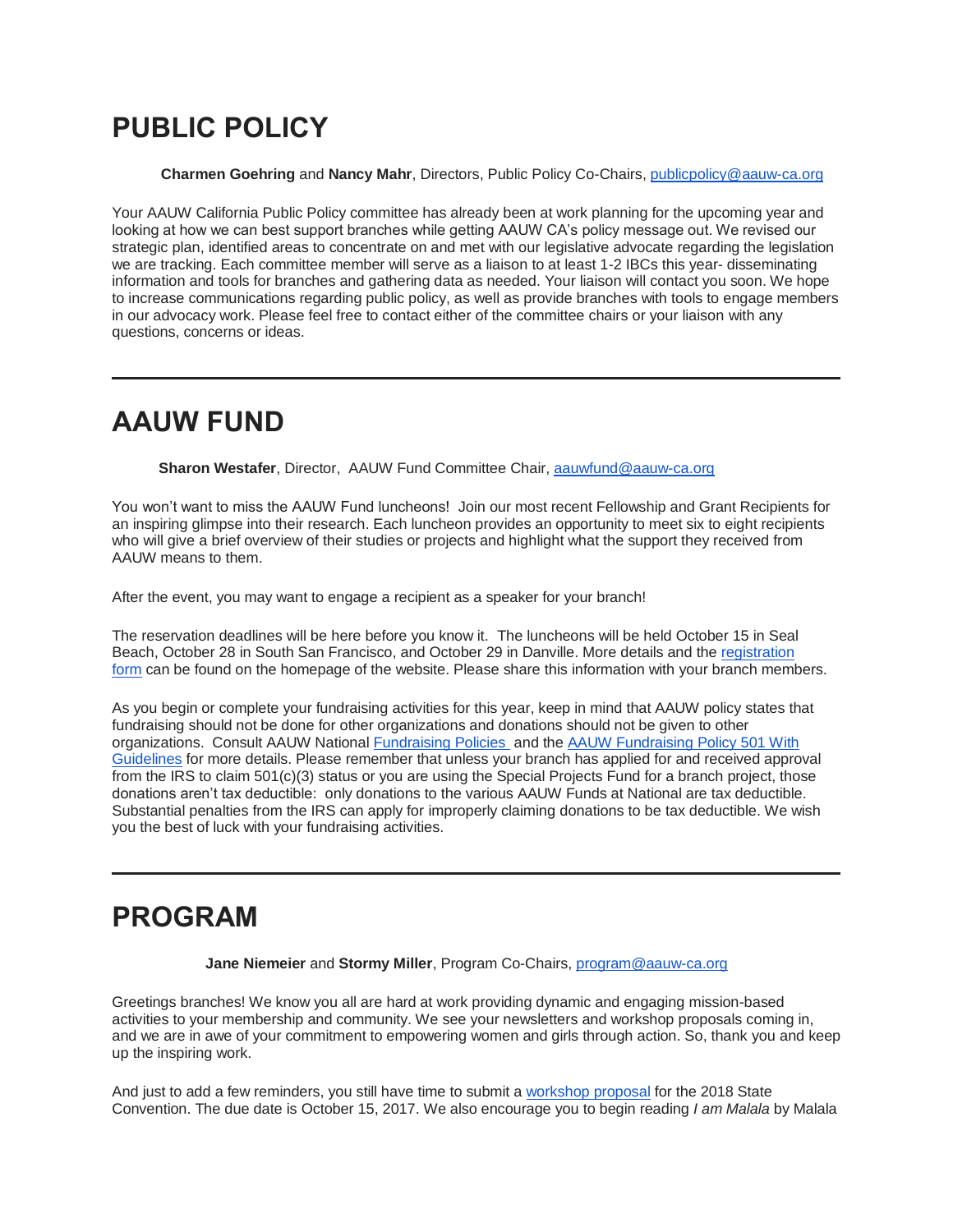Yousafzai, so you can join the book club on October 15. This is an online book club, and there will be instructions in the October Board to Board.

Thank you for all you do!

### **SPEECH TREK**

**Marlene Cain**, Speech Trek Coordinator, [marcain@earthlink.net](mailto:marcain@earthlink.net)

Looking for a new, exciting and economical WIN-WIN project for your branch this year? Consider starting Speech Trek! Speech Trek is a low-cost, high-impact project that engages your high school students on mission-critical topics and publicizes your branch at the same time!

Speech Trek is an annual speech contest for all actively enrolled high school students (including homeschooled) in California. Now in its twelfth year, Speech Trek is an AAUW California project that begins each year at the branch level with a speech contest for local students, and culminates with the three top statewide finalists giving their speeches and competing for cash prizes at the AAUW California convention to be held in Irvine on Saturday, April 28, 2018.

The 2017/2018 topic--"How Can We Stand Up to Sexism?"-- gives students the opportunity to speak about how individuals and organizations like AAUW can help break down stereotypes and biases in schools, at work, in the military and throughout our communities.

Not sure how to get started? No problem! Details about the 2017-2018 Speech Trek Contest including a Branch Toolkit is now available [online](https://bor.aauw-ca.org/sendy/l/YlrJ763AeyF892b51vFm0EptRw/CMsbLZhTQ3ooGhSm9KO2HA/rkDX1dP6pVSJ8TJLBYcXPA) and provides a step-by-step guide to running a successful Speech Trek at your branch.

For more information, please contact Marlene Cain, Speech Trek Coordinator, at [speechtrek@aauw](mailto:speechtrek@aauw-ca.org)[ca.org](mailto:speechtrek@aauw-ca.org) or [\(909\) 8662819.](tel:(909)%20866-2819) She looks forward to helping your branch find its voice on this important topic.

### **COMMUNICATIONS**

Sandi Gabe, Director, Communication Committee Chair, [Sandi.Gabe@hotmail.com](mailto:Sandi.Gabe@hotmail.com)

#### **What's in a number? Power!**

The Communication team is on a mission to increase the number of "likes" on our Facebook page and we need your help. More "likes" means we reach more people with our messages, engage members to action and inspire potential members to join us. We currently have 1,736 "likes". Our goal is to reach 2,000 by the end of the year.

How can you help?

- ["Like"](https://bor.aauw-ca.org/sendy/l/YlrJ763AeyF892b51vFm0EptRw/HW892oHGUsyHKcGjqmAc763goA/rkDX1dP6pVSJ8TJLBYcXPA) us yourself!
- Invite your friends to "like" us. See the pictures below for instructions.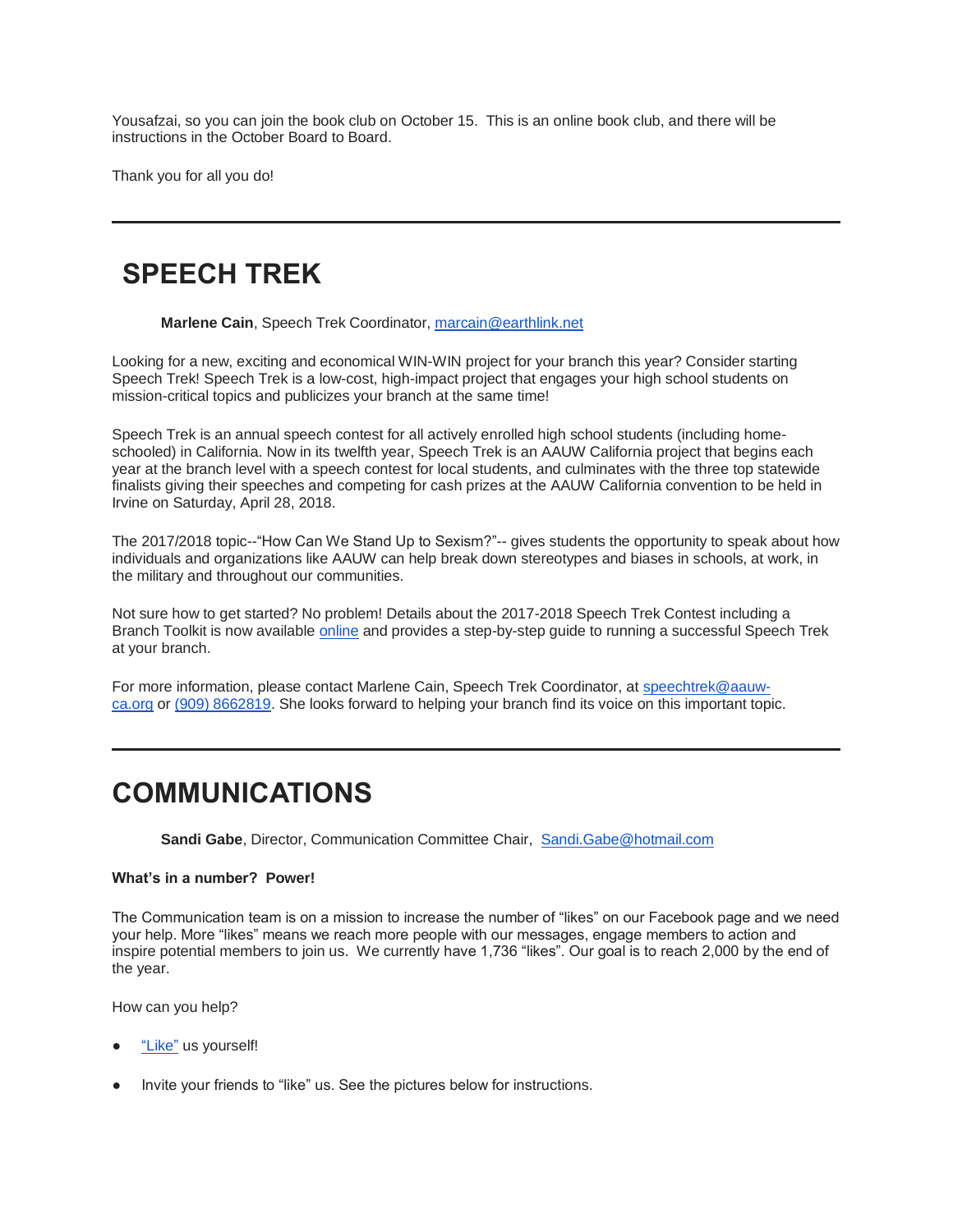### **GOVERNANCE**

**Sue Cochran**, Governance Chair, [governance@aauw-ca.org](mailto:governance@aauw-ca.org)

A reminder that an "EVERY MEMBER" VOTE on the critical issue of changing AAUW CA back to a "public benefit" organization begins on September 10 and the polls close on October 1. It is vital that every member cast a vote to make this change. The following are some FAQ's that will help to clarify the issue to members. Be sure to check the AAUW CA webpage for more detailed information.

#### **Frequently Asked Questions (FAQ's) Regarding the Upcoming Vote for AAUW CA**

What is the difference between a Mutual Benefit and a Public Benefit Organization?

*"Mutual Benefit" and "Public Benefit" are classifications of nonprofit corporations under California law. The key distinction between them is that for a Public Benefit corporation, all assets must be irrevocably dedicated to a charitable purpose and as such, there are no distributions to members of the organization on dissolution or otherwise. In contrast, members of a Mutual Benefit corporation can receive distributions from the organization and receive the assets of the organization if it is dissolved, similar to shareholders of a for profit corporation. Based on these characteristics, Public Benefits corporations generally qualify for federal tax exemption under 501(c)(3) and sometimes 501(c)(4), while Mutual Benefit Corporations typically qualify under 501(c)(4) or 501(c)(6).*

What is the next step if the members do not vote to change AAUW CA back to a Public Benefit organization?

*If anyone votes "no" we will have to go through the "fairness determination" process with the Secretary of State before the change can be effective. This is a very lengthy and costly process which involves extensive work by our legal counsel and would have a significant financial impact on AAUW CA.*

What is the long term impact on AAUW CA if we fail to become a Public Benefit organization?

*As an affiliate of AAUW, AAUW CA must be a public benefit entity which aligns with the status of AAUW. To*  fail to obtain this status would make AAUW CA out of compliance with our Affiliates Agreement and would *potentially lead to our loss of AAUW affiliation. Loss of affiliation would mean we are no longer a recognized AAUW entity and as such would no longer be eligible to participate in any/all AAUW programs, such as Tech Trek.*

How did AAUW CA become a Mutual Benefit organization when it has historically been a Public Benefit organization?

*When AAUW CA undertook its reorganization in 2008 a critical error was made that affects the corporate standing of AAUW CA under California nonprofit law, our standing with the IRS, as well as our affiliation with National. There are several categories of nonprofit organizations under California law, and in 2008, AAUW CA changed its category from a "public benefit" to a "mutual benefit" organization, which is inconsistent with National's public benefit status. As a practical matter, the category change did not have any impact on AAUW CA's missions, goals, operations or its members. Similarly, changing back to a public benefit organization will also not have any noticeable impact. Nevertheless, National has informed us that AAUW CA must change back to its prior classification as a public benefit organization. Unfortunately, the process to change AAUW CA back to its prior classification is somewhat complicated and we have spent a great deal of time negotiating with the state of CA and conferring with an attorney trying to resolve the issue as efficiently and expeditiously as possible. Without this change we risk losing our National affiliation as well as jeopardizing our tax exempt status.*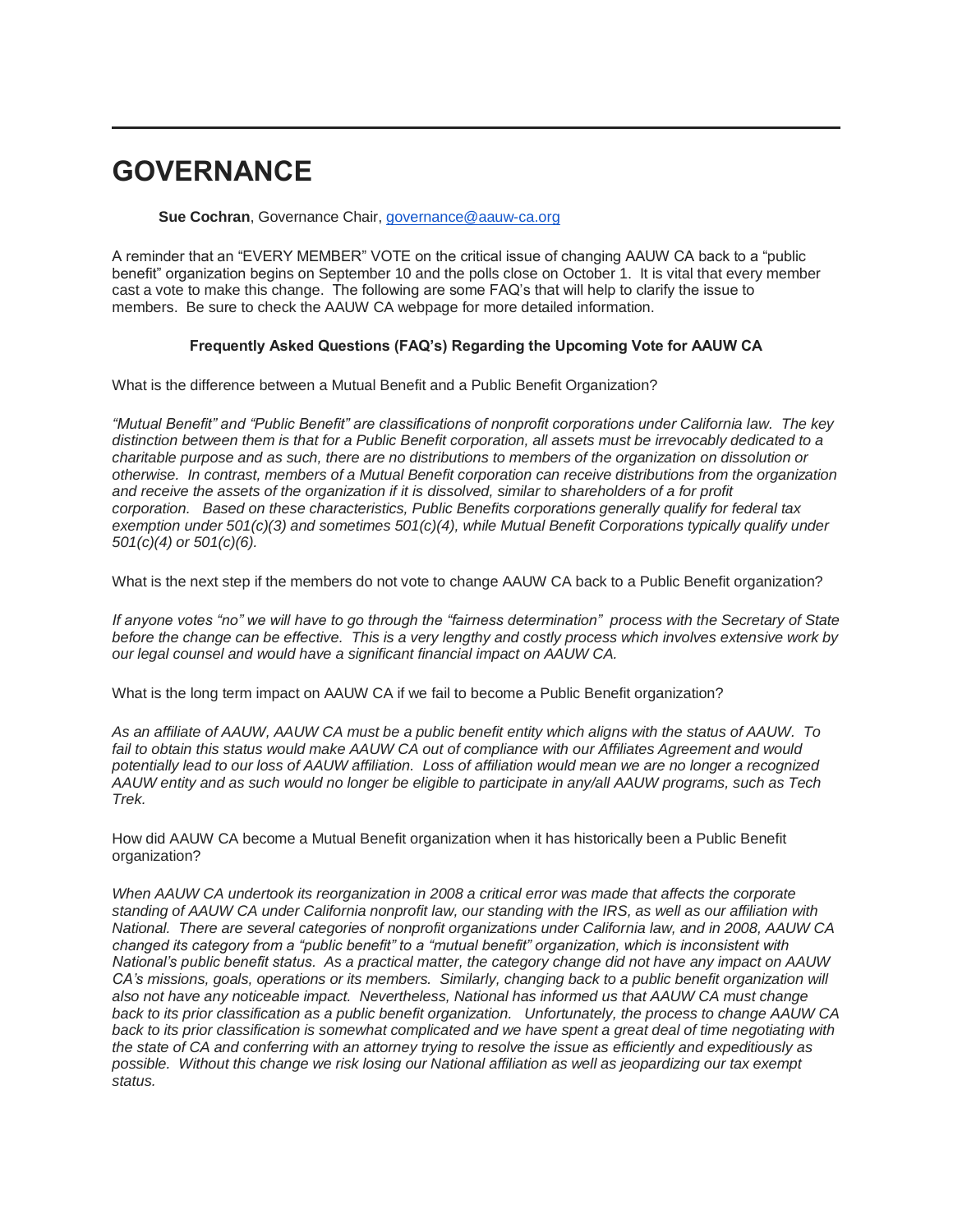# **How to invite your friends to "Like" our page**

Go to the [AAUW California Facebook Page](https://bor.aauw-ca.org/sendy/l/YlrJ763AeyF892b51vFm0EptRw/HW892oHGUsyHKcGjqmAc763goA/rkDX1dP6pVSJ8TJLBYcXPA)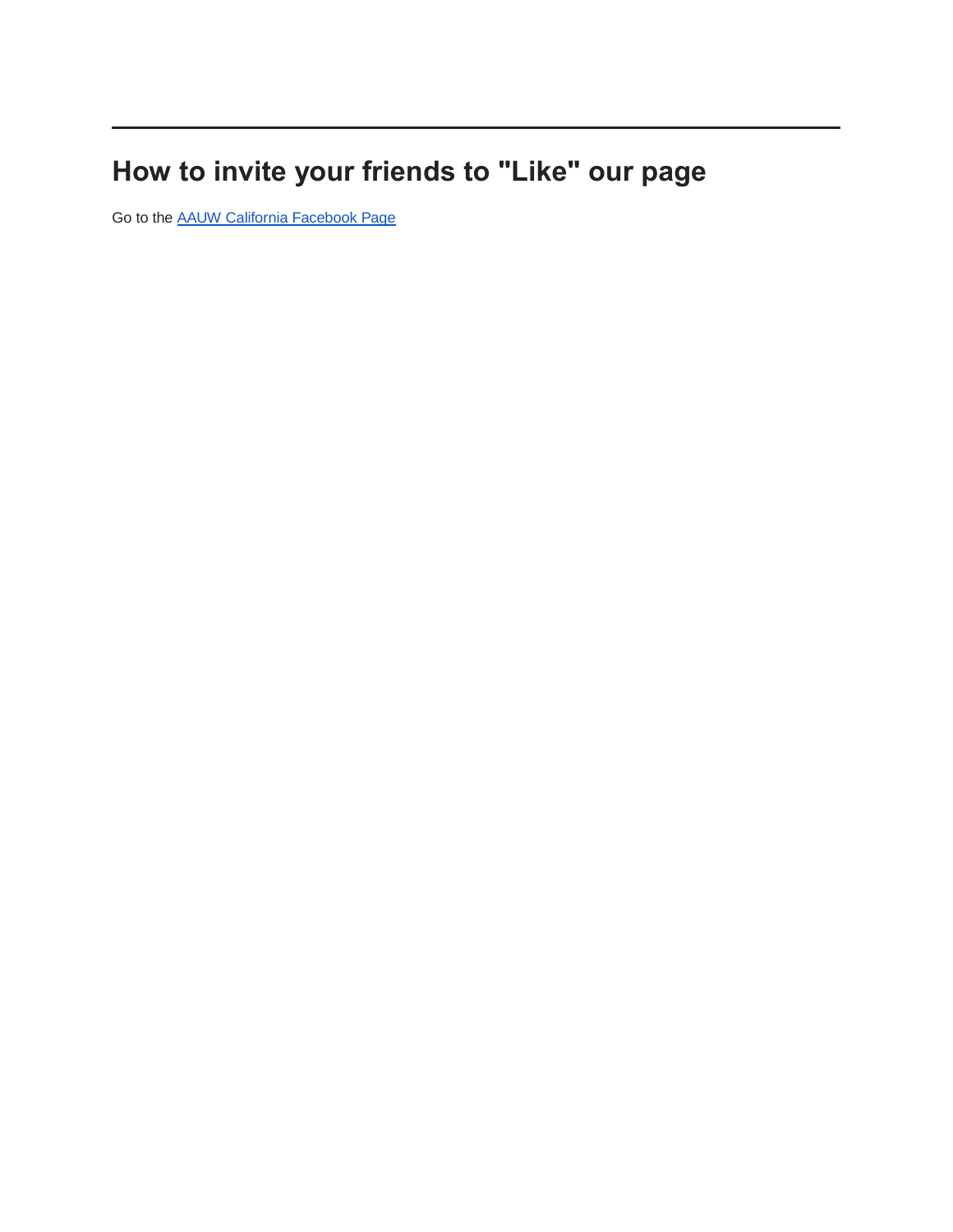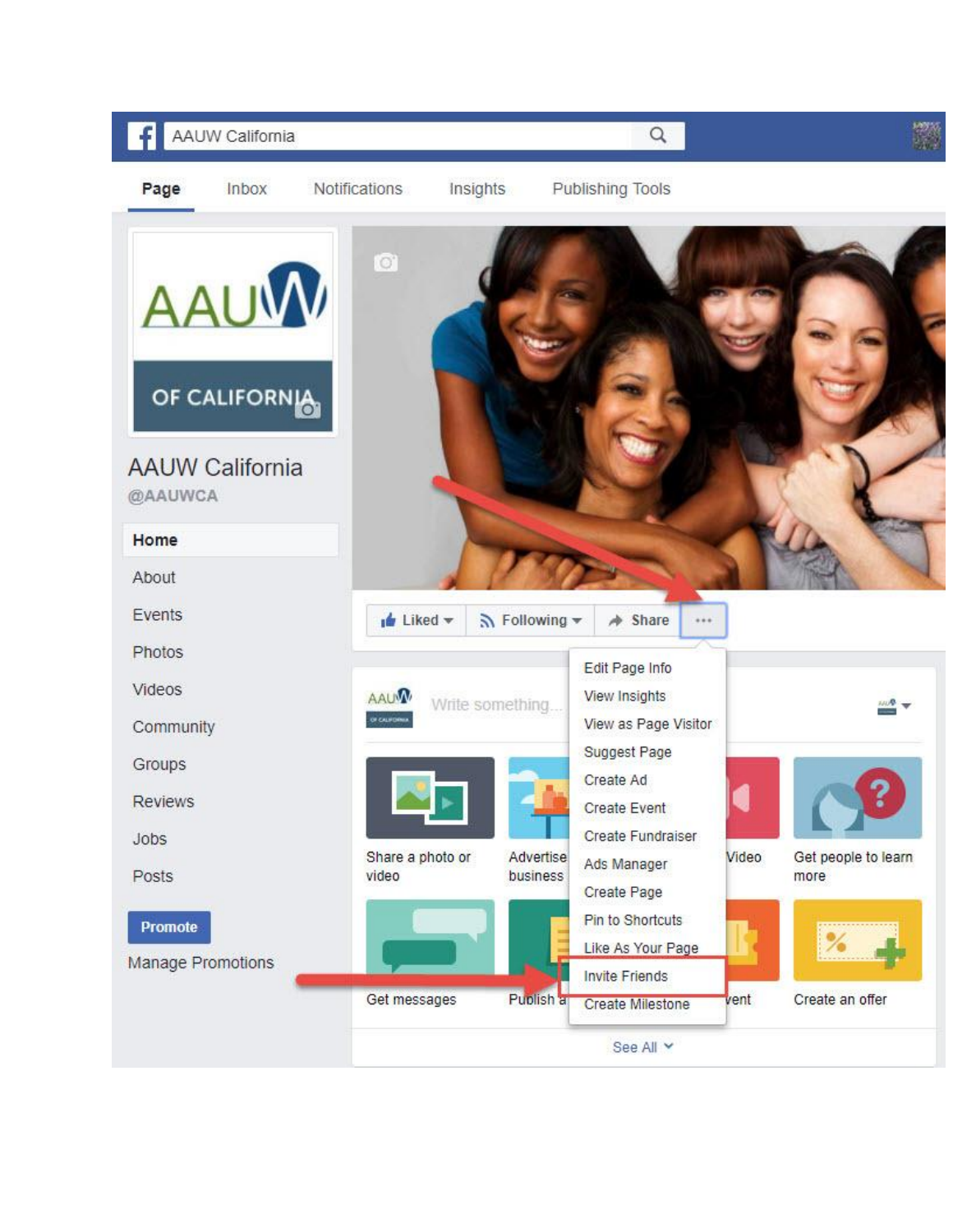| Write a note to include in your invitation<br>Invite your friends to<br>× |          |           |
|---------------------------------------------------------------------------|----------|-----------|
| Search All Friends v   Search all friends                                 |          | <b>最火</b> |
|                                                                           |          | Invite    |
|                                                                           | olutions | Invite    |
|                                                                           |          | Invite    |
|                                                                           |          | Invite    |
|                                                                           | ١g       | Invite    |
|                                                                           |          | Invite    |
|                                                                           |          | Invite    |
| Send Invite in Messenger                                                  |          | Close     |

# **September Board to Board Addendum**

It happens. Sometimes we miss a submission for the Board to Board. In this case the submission is timely so we're sending out this update from the College/University (C/U) Committee rather than waiting until the October edition.

# **COLLEGE/UNIVERSITY (C/U) COMMITTEE**